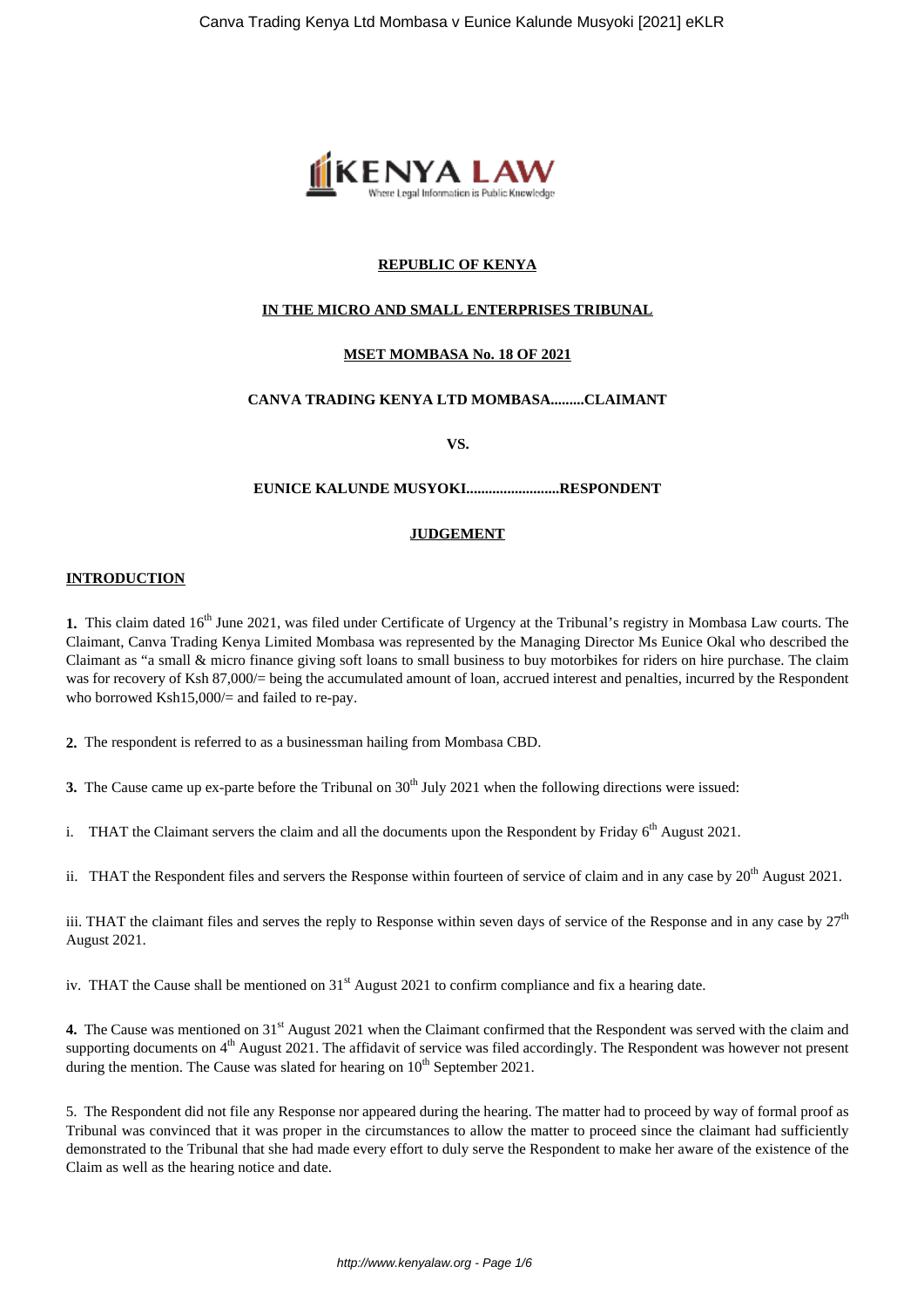### **THE CLAIMANT'S CASE**

6. The Claimant avers that the Respondent applied for a soft loan of **Ksh15,000/=**from the Claimant, the **Canva Trading Kenya** Ltd which was approved and disbursed on 21<sup>st</sup> December 2019. The Respondent was to repay by 21<sup>st</sup> January 2020.

7. In addition, the Claimant avers that the loan was disbursed to the Respondent subject to a charge of 20% interest per month. Further, that as at the time of filing this claim the Respondent had not repaid the loan as per the payment schedule, thus attracting interest and penalties to a tune of **Ksh 87,000/=.**

8. She finally submitted that the Claimant is entitled to costs of this Cause as it had incurred more expenses while trying to locate the Respondent to serve her with the claim.

#### **ISSUES FOR DETERMINATION**

9. Arising from the claim and the oral evidence at the formal proof hearing, the following issues presented themselves for the determination by this Tribunal;

- a) Whether the Respondent was served with the claim.
- b) Whether the Respondent obtained a loan of Ksh. 15,000/= from the Claimant.

c) Whether the **20%** interest charged by the Claimant on the borrowed amount of **Ksh 15,000/=** was justified.

d) Whether the Claimant Canva Trading Kenya Limited-Mombasa was entitled to demand as it did the **Ksh87,000/=** being the principal sum, accrued interests and penalties charged on the borrowed principal sum of **Ksh15,000/=.**

e) Who bears the cost of this claim"

#### **DETERMINATION AND FINAL ORDERS**

#### **The right to be heard**

10. The first issue is whether the Respondent was granted the right to be heard. The Tribunal grappled with this issue as it is a Constitutional right for the Respondent to be accorded the right to be heard.

11. The Tribunal notes that the Claim was served upon the Respondent. Further, the hearing notice was also served upon the Claimant. The Respondent however did not file the Response nor attended the hearing of the suit. No explanation was given for failure to file the Response. Further, no explanation was given for failure to attend the hearing of this suit by the Respondent or his Representative despite fixing a hearing date by mutual agreement.

12. The Tribunal heard from Ms Eunice that she had made numerous calls upon the Respondent. She told this tribunal how she sought the assistance of the guarantor to urge the Respondent to file the Response and to attend the court on diverse dates when called upon all in vain.

13. The Tribunal underscores the right to be heard as was held by the Supreme Court of India in *Sangram Singh v Election TribunalKoteh***1955 AIR 425**thus:-

*"[T]here must be ever present to the mind the fact that our laws of procedure are grounded on a principle of natural justice which requires that men should not be condemned unheard, that decisions should not be reached behind their backs, that proceedings that affect their lives and property should not continue in their absence and that they should not be precluded from*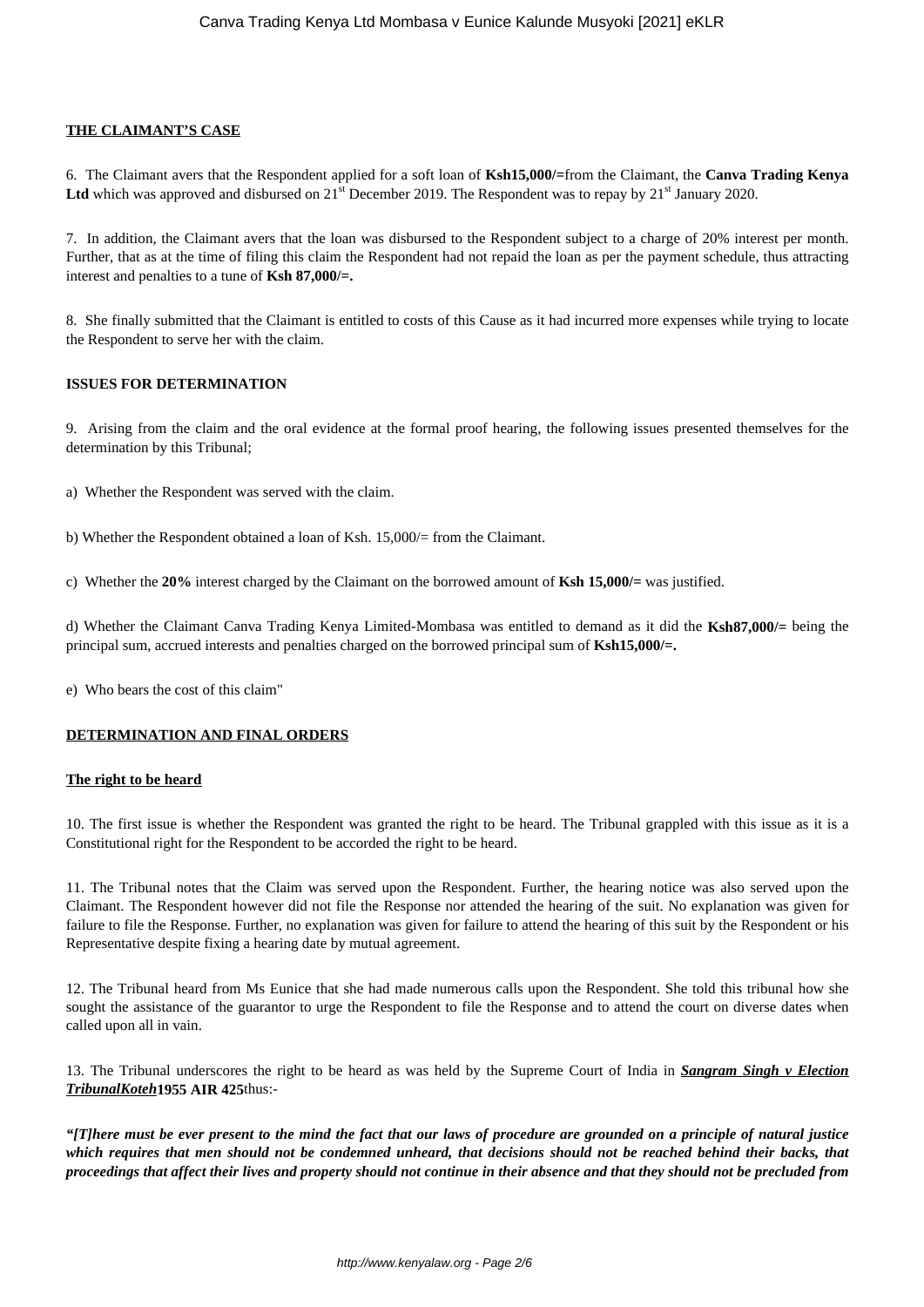### *participating in them. Of course, there must be exceptions and where they are clearly defined they must be given effect to. But taken by and large, and subject to that proviso, our laws of procedure should be construed, wherever that is reasonably possible, in the light of that principle."*

14. Every party in a case has a right to be heard and subsequently, that right should not be denied unless there are very good reasons for doing so. The Tribunal having considered the facts and prevailing circumstances set the suit for formal proof hearing on 10<sup>th</sup> September 2021. The Tribunal was convinced that Respondent was served with the claim and was accorded reasonable time to file and serve the Response. It cannot therefore be said that the Respondent was denied the Constitutional right to be heard.

*15.* In allowing this suit to proceed to formal proof hearing, the Tribunal was also guided by the Constitutional principles of the right to be heard and the reasoning of the appellate court in *James Kanyiita Nderitu & Another [2016] eKLR*, where the Court of Appeal stated thus:

*"From the outset, it cannot be gainsaid that a distinction has always existed between a default judgement that is regularly entered and one which is irregularly entered. In a regular default judgement, the defendant will have been duly served with summons to enter appearance or to file defence, resulting in default judgment.*

**16.** This point is further emphasised by *Ojwang, J (as he then was) in Mungai –vs- Gachuhi and Another [2005] eKLR* c**ited** with approval in the case of **Signature Tours & Travel Limited -V- National Bank of Kenya Limited** [2017] eKLR **when he stated as follows:** 

"**a court decision stands as a final decision only when a proper hearing has taken place and the parties and those who ought to be enjoined as parties have been fully heard and their representations concluded, unless they elect to forgo the opportunity."**

17. The Tribunal is guided by the Constitutional principles of the right of a party to be heard while noting that this right should not create injustice and prejudice to others. Having found that there was proper service and that there was no justification for the failure to file the Response and attend the hearing of the suit, the Tribunal was convinced that it was proper and justifiable in the circumstances to allow the matter to proceed to formal proof on  $10<sup>th</sup>$  September 2021.

#### **Loan advanced**

18. As to whether the Respondent obtained a Ksh. 15,000/= loan from the Claimant, the Claimant relied on a loan agreement dated  $21<sup>st</sup>$  December 2019. The agreement was signed by the Respondent on  $21<sup>st</sup>$  December 2019. Other terms of the contract including the 20% interest rate payable per month were set out. The form was marked in red ink "*approved 15,000/= and disbursed 15,000/=*." No evidence was presented to the contrary. We therefore find that the Claimant granted the Respondent a loan facility of Ksh. 15,000/=.

#### **Interest charged**

19. The Tribunal while considering the claim herein was concerned that the principal sum of Ksh.15,000/= advanced on  $21<sup>st</sup>$ December 2019 had attracted interest and penalties to the tune of Ksh. 87,000/= in 17 months. In **Pius Kimaiyo Lagat v Cooperative Bank of Kenya Limited** [2017] eKLR, the Court of Appeal was confronted with a related challenge and ruled thus:

**"There is a perennial vexing nightmare for borrowers who take a relatively small loan from a lending institution, but few years down the line, the institution drops a bombshell of a demand for the immediate payment of a colossalsum, literally bankrupting the borrower, if not confining him/her to a hospital bed due to depression. The main bones of contention are invariably; uncertainty of lending terms and documentation, fluctuating rates of interest, penalty interest, default charges, interests on arrears, additional interest,commissions,bank charges,Bank statements or lack of them,among others which may or not have been part of the written contract"**

**20.** We have perused through the statement of claim, the attached application form which contains the loan agreement. The relevant part is paragraph 6 titled "LOAN AGREEMENT" with the following relevant clauses: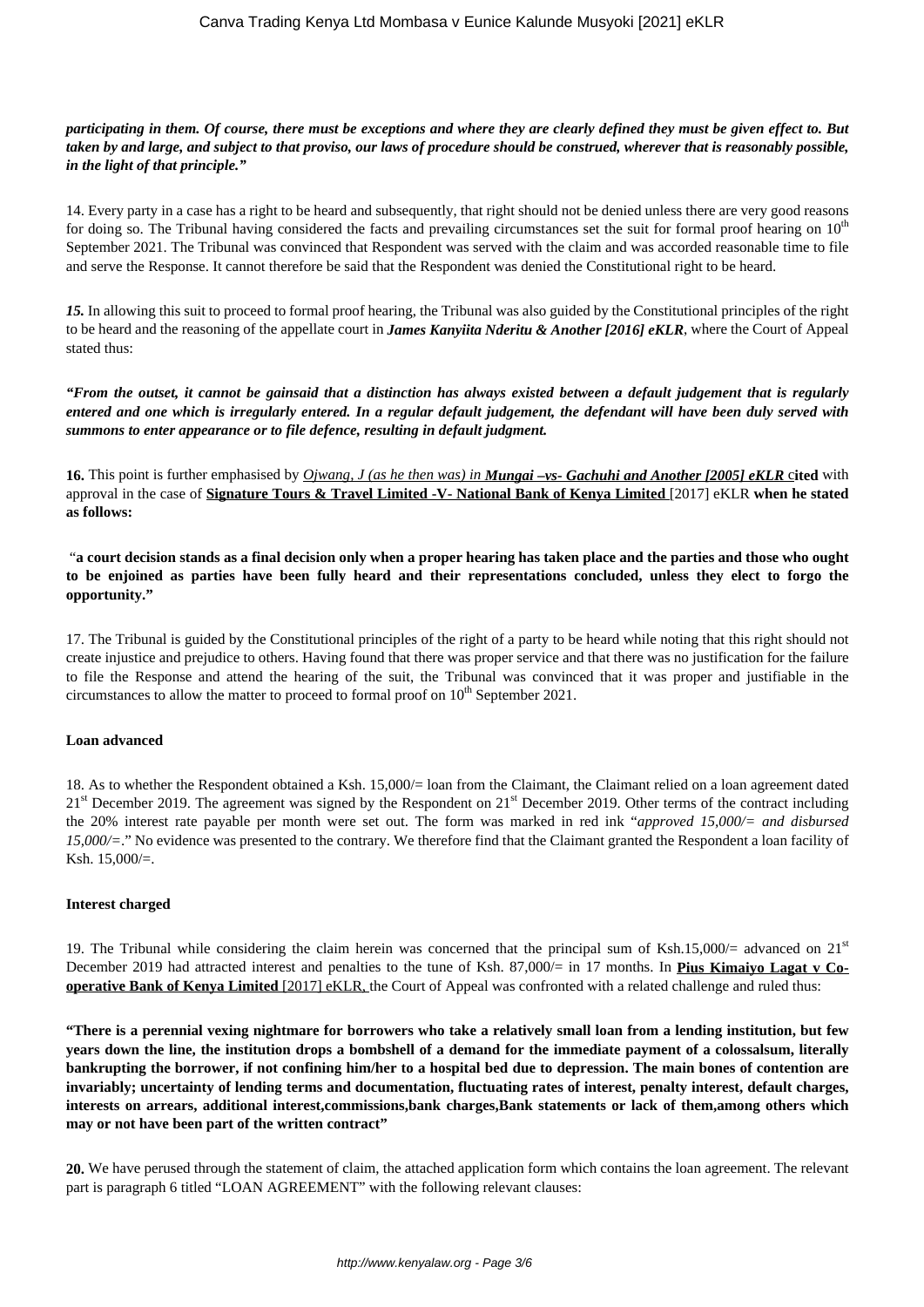# Canva Trading Kenya Ltd Mombasa v Eunice Kalunde Musyoki [2021] eKLR

*a) "(1) In pursuance of the said agreement and in consideration of the promises of the agreement and of the loan application form duly filled by the borrower and whose details have been duly approved by the lender and annexed as a schedule hereto, the lender HEREBY ADVANCES the borrower the sum of Ksh. 15,000/= (hereinafter referred to as the loan amount receipt whereof hereby acknowledged.*

*b) (2) The loan amount is subject to interest being charged at a flat rate of 20% per month.* 

*c) (8) I hereby authorise Canva Trading Ltd to deduct the fee from the loan request and disburse the balance."* 

21. The agreement was signed by Respondent on 21<sup>st</sup> December 2019. It is believed the Respondent therefore received Ksh.  $15,000/=$ .

22. Our reading of the agreement is that the Respondent was bound to pay **20%** interest on the loan per month. Clause 6 (3) provides for a loan period of one month. However, on the face of the Loan agreement and Loan application, we are unable to find the time limit of the defaulting party's' interest rate accrual. We also take note that the interest on the principal sum has increased exponentially and stood at Ksh. 87,000/= against the principal sum of Ksh. 15,000/= in 17 months.

23. The Tribunal notes that whereas it *is not for the court to rewrite a contract for the parties*, where a contract between parties is exploitative, courts have not been shy to interfere as held by the Court of Appeal in the case of **National Bank of Kenya Ltd Vs.Pipe plastic Sankolit (K)Ltd Civil Appeal No.95 of 1999.** The court held as follows:

**"a court of law cannot rewrite a contract with regard to interest as parties are bound by the terms of their contract. Nevertheless, courts have never been shy to interfere with or refuse to enforce contracts which are unconscionable, unfair or oppressive due to procedural abuse..."**

24. We hold the view that whereas the parties are bound by their agreements and terms thereto, such terms should apply in accordance with the law and where it is determined to be unfair, unconscionable and oppressive, we should not hesitate to re-state the law so as to protect the interest of the parties and by extension advance the public interest.

25. We therefore find that the interest chargeable without clarity on time limit upon the determination that the loan is nonperforming is unmerited. In the case of **Danson Muriuki Kihara-v-Amos Kuthua Gatungo (2012) eKLR,** the court addressed a related issue thus:-

**"the plaintiff/appellant filed a claim for Ksh.40,000/=plus interest at 50% per month. The matter proceeded to full hearing and the learned trial magistrate entered judgement for Ksh 40,000/= plus cost and interests at court rates. Theappellant appealed against the Judgement on ground that the interest payable was reduced from 50% per month to court rates. The court held that the interest rate of 50% was unconscionableand upheld the decision of allowing interest at Court rates."**

26. Thus, clearly showing that the Court can interfere even where parties have agreed on a rate of interest as long as it is shown that the rate is illegal, unconscionable or oppressive. We therefore find that the parties were at liberty to agree on the interest rate chargeable for a determinable period of time and that once the loan is non performing, it shall be subject to the limitations set out under the *in duplum rule.* 

#### **Amount due and interest payable**

27. As regards the third issue, the Tribunal was concerned by the finding that theRespondent's debt rose exponentially from the principal sum of **Ksh15,000/=** to the current **Ksh87,000/=**before this claim was filed.

28. It was apparent that the Claimant demanded more than 2 times the principal amount borrowed by the Respondent.

29. Therefore, in order to make a just determination of this issue, the Tribunal had to rely on the principles of lending by financial institutions drawn from Section 44A of the Banking Act which provides statutory application of the *Induplum rule.* For clarity, we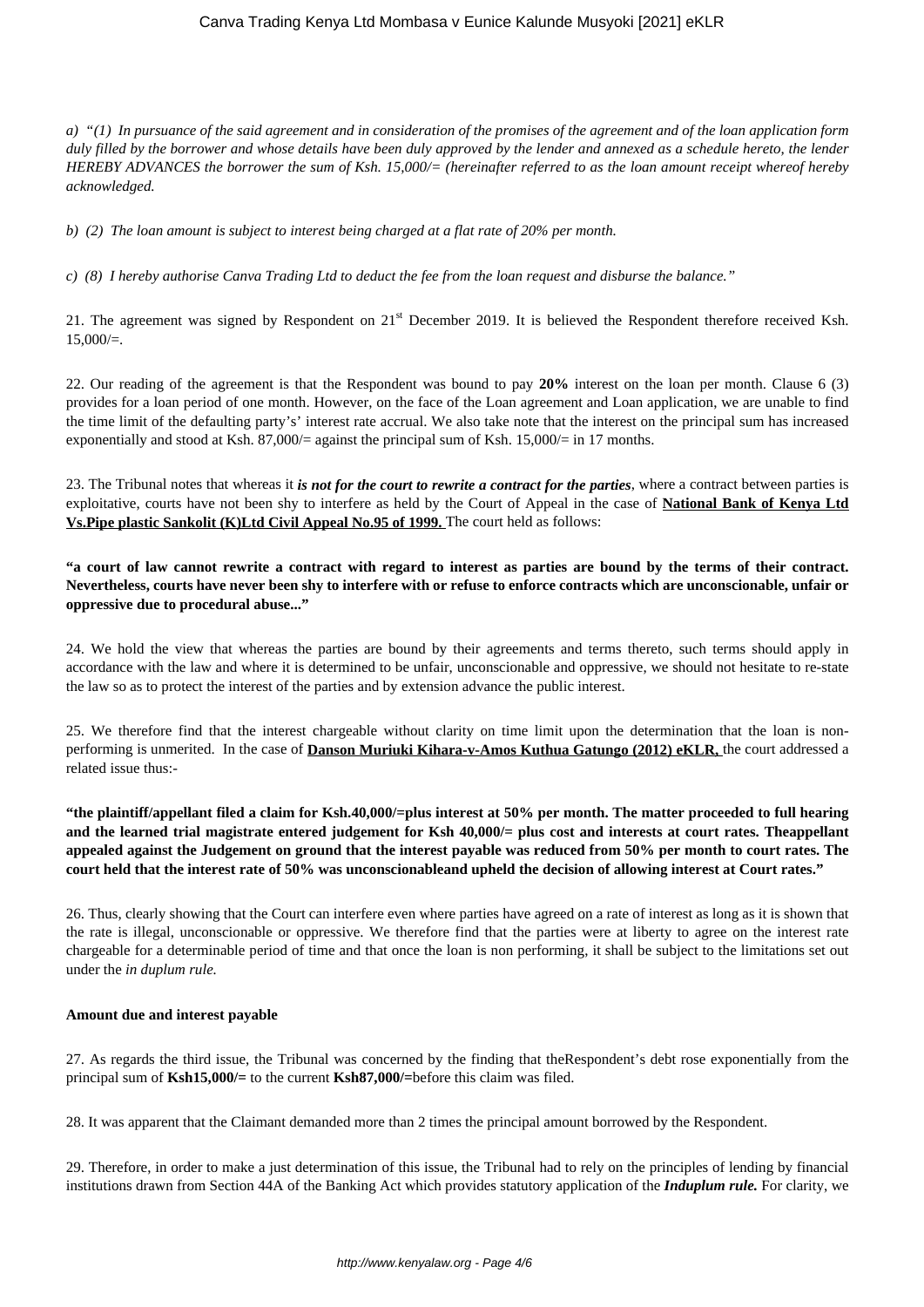cite the Court of Appeal in **Kenya Hotels Ltd Vs. Oriental Commercial Bank Ltd (Formerly Known as Delphis Bank Limited) (2019)** eKLR,which stated that the rule is to the effect that interest ceases to accumulate upon any amount of loan owing once the accrued interest equals the amount of loan advanced...''

30. It was observed by the Court of Appeal that the principle of *Induplum* has been applied by the courts with reasonable degree of consistency citing the following cases;

### **1) Lee G. MuthogaV.Habib Zurich Finance (K) Limited (2016)**

2) **Mwambeja Ranching Company limited & another V.Kenya National Capital Corporation (2019)eKLR**, just to cite a few where the In duplum rule has been invoked.

**31.** Similarly, in the most recent case, the Court of Appeal in **Housing Finance Company of Kenya Limited v ScholarsticaNyaguthii Muturi & Another [2020] e KLR reiterated the application of the rule thus:** 

**"As we have shown section 44A of the Banking Act came into force on the 1st May, 2007. That provision of law sets up the maximum amount of money a banking institution that grants a loan to a borrower may recover on the original loan. The banking institution is limited in what it may recover from a debtor with respect to a non performing loan and the maximum recoverable amount is defined as follows in section 44A(2):***"***The maximum amount referred in subsection (1) is the sum of the following –**

a) **The principal owing when the loan becomes non -performing;**

b) **Interest, in accordance with the contract between the debtor and the institution, not exceeding the principal owing when the loan becomes non- performing; and**

**c) Expenses incurred in the recovery of any amounts owed by the debtor.**

**By that provision if a loan becomes non -performing and the debtor resumes payment on the loan and then the loan becomes non performing again the limitation under the said paragraphs shall be determined with respect to the time the loan last became non performing."**

32. The rationale for this rule is therefore to safeguard the interests of the parties against any form of injustice, oppression or exploitation as they perform their contractual obligations. Despite their right to freely contract, they must at all material times put themselves into an inquiry on the existence and the potential application of the rule.

33. An analysis of the foregoing rule and its safeguards, leads the Tribunal to make a determination of this claim guided by the provisions of S.44A of the Banking Act which sets the maximum amount of money a banking institution that grants a loan to the borrower. The Claimants by their own description consider themselves small and micro finance institution, we are of the considered view that the Claimant herein should also abide by the *Induplum* rule as required of any financial institution.

34. This Tribunal is therefore persuaded that the Claimant is not entitled to the ksh.87,000/= since this amount is more than double the principal amount it disbursed to the Respondent. The Tribunal is equally persuaded that the 20% interest rate chargeable is only applicable for a determinable period subject to the *in duplum* rule set out above.

#### **Costs**

35. On the issue of costs, the Tribunal notes that the Claimant has encountered considerable cost in sustaining this claim. We find that it is fair and just to award costs to the Claimant.

#### **Orders**